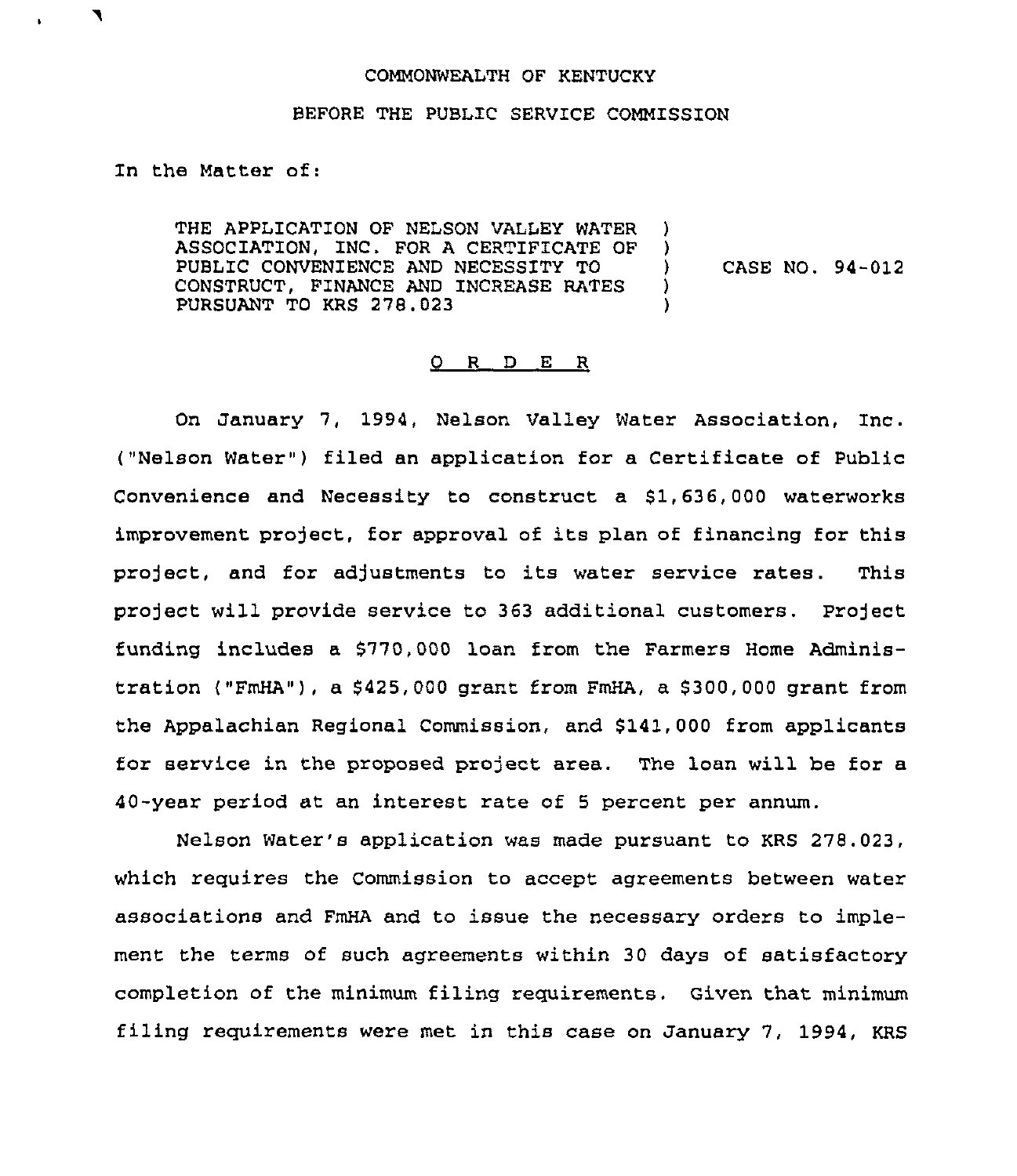278,023 does not grant the Commission any discretionary authority to modify or reject any portion of this agreomont.

IT IS THEREFORE ORDERED that:

1. Nelson Water is hereby granted <sup>a</sup> Cortificato of Public Convenience and Necessity for the proposed construction project.

2. Nelson Water's proposed plan of financing with FmHA is accepted.

3. Nelson Water shall file <sup>a</sup> copy of tho "as-built" drawings and a certified statement that the construction has boon satisfactorily completed in accordance with the contract plans and specifications within 60 days of the substantial completion of the construction certificated herein.

4. The rates set out in Appendix A, which is attached hereto and incorporated herein, are tho rates approved for service rendered on and after the date of this Order,

5. Nelson water shall submit its revised tariff setting out the rates in Appendix <sup>A</sup> within 30 days of the date of this Ordor,

6. Nelson Water shall monitor the adequacies of the expanded water distribution system after construction. If the level of service is inadequate or declining or the pressure to any customer falls outside the requirements of 807 KAR 5:066, Section 5(1), Nelson Water shall take immediate action to bring the system into compliance with Commission regulations.

Nothing contained herein shall be deemed a warranty of tho Commonwealth of Kentucky, or any agency thereof, of the financing herein accepted.

-2-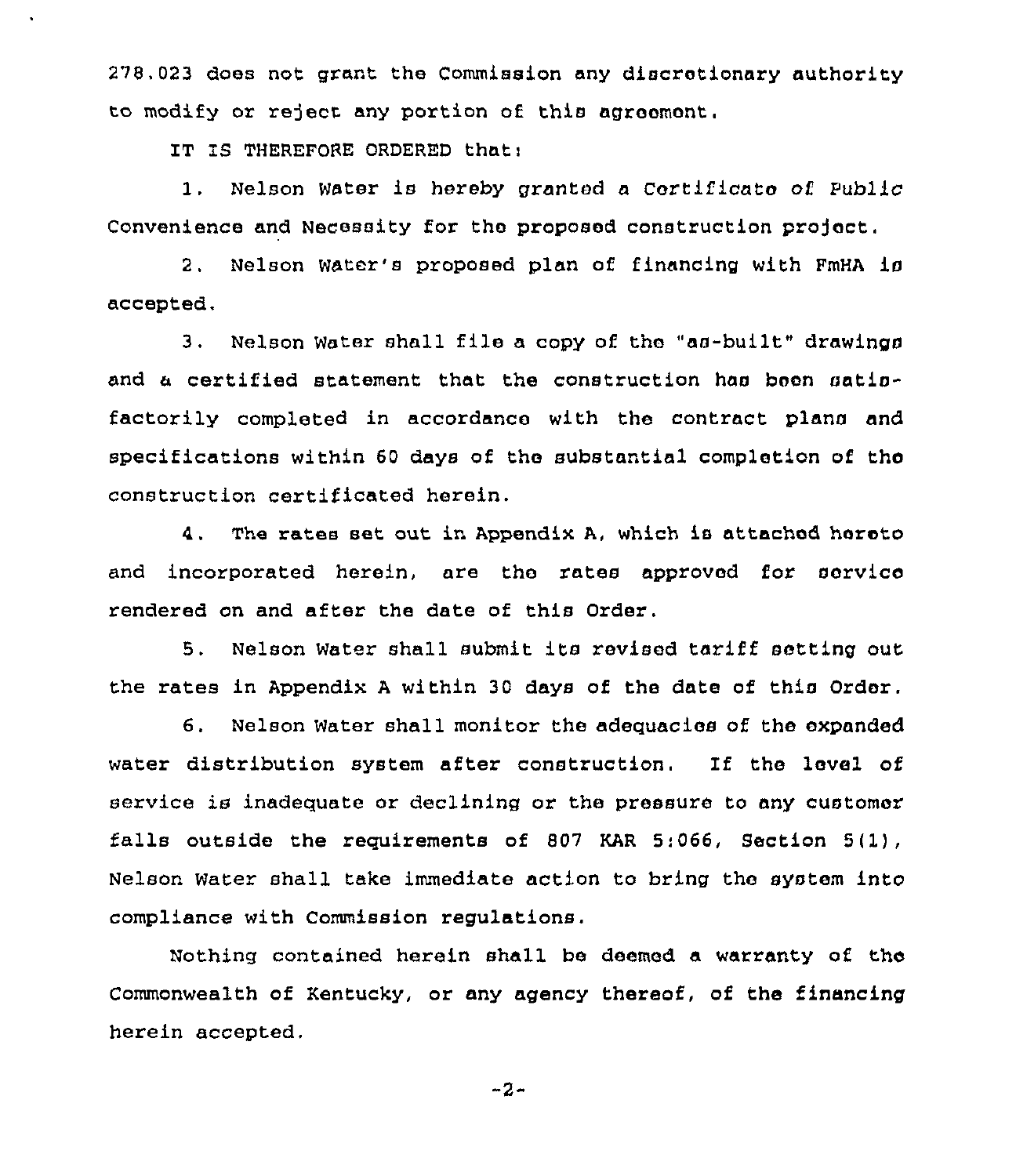Done at Frankfort, Kentucky, this 25th day of January, 1994.

PUBLIC SERVICE COMMISSION

Chairman

Vice Chairman

.<br>Bria thith

Commissioner

ATTEST:

 $\mathbf{r}^{\mathrm{th}}$ 

**Executive Director**